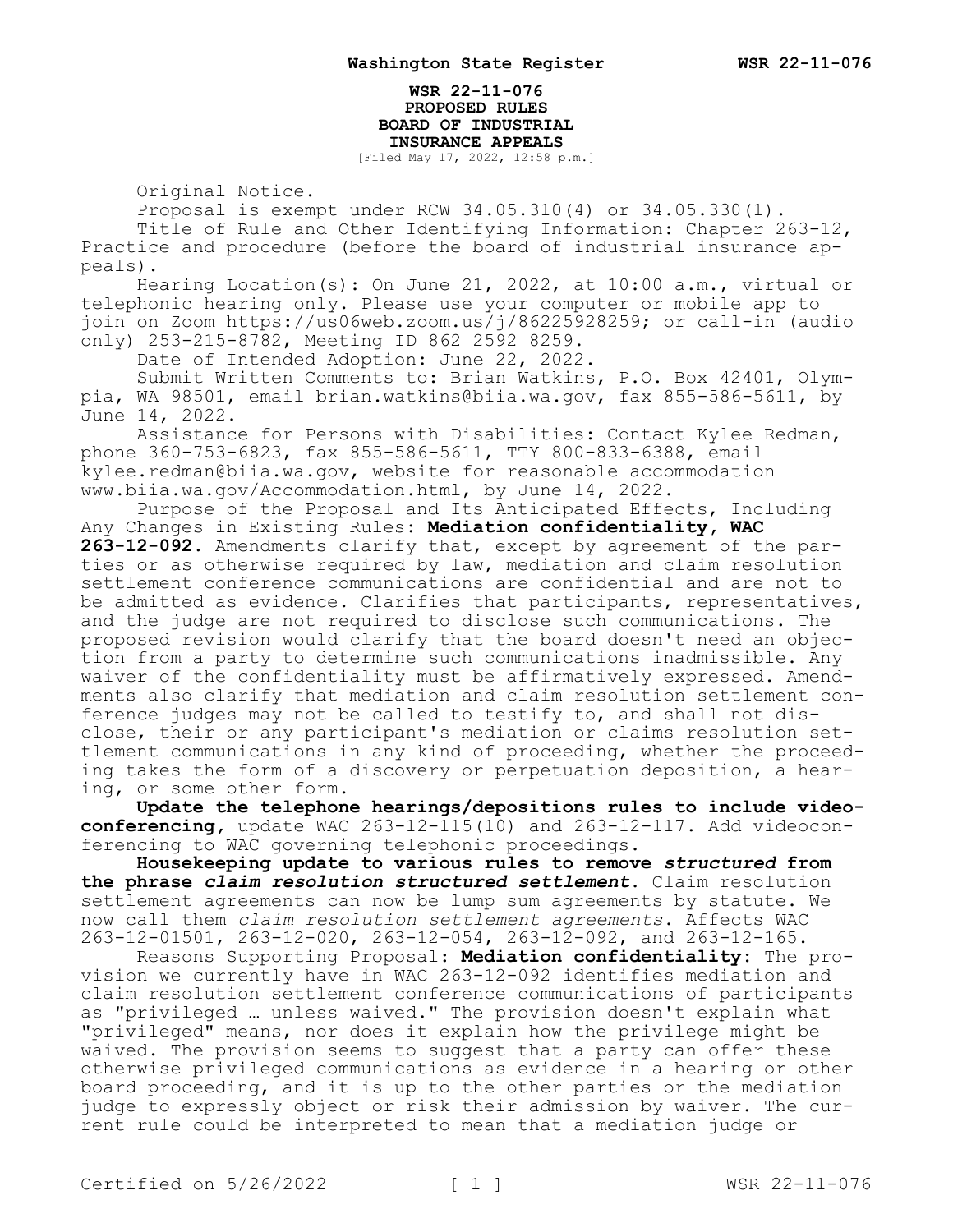structured settlement conference judge could be required to disclose statements made by participants if no participant objects. The amended rule clarifies that a mediation or conference judge cannot disclose mediation communications and participants similar cannot disclose mediation communication unless waived by agreement or by operation of other law. The rule doesn't prohibit parties from introducing evidence obtained through means outside of mediation.

**Videoconferencing, WAC 263-12-115(10) and 263-12-117.** Update the telephone hearings/depositions rules to include videoconferencing; add videoconferencing to WAC. "Telephonic or videoconference by contemporaneous transmission."

**Claim resolution settlement agreements: WAC 263-12-01501, 263-12-020, 263-12-054, 263-12-092, and 263-12-165.** Housekeeping updated to recognize that claim resolution agreements need not be structured in nature due to changes by the legislature to allow for lump sum claim resolution settlement agreements.

Statutory Authority for Adoption: RCW 51.52.020.

Statute Being Implemented: For claim resolution settlement agreements, RCW 51.04.063.

Rule is not necessitated by federal law, federal or state court decision.

Name of Agency Personnel Responsible for Drafting, Implementation, and Enforcement: Brian Watkins, Olympia, 360-753-6823.

A school district fiscal impact statement is not required under RCW 28A.305.135.

A cost-benefit analysis is not required under RCW 34.05.328. These are procedural rules relating to procedures, practices, or requirements relating to agency rules. There are no significant legislative rules proposed.

This rule proposal, or portions of the proposal, is exempt from requirements of the Regulatory Fairness Act because the proposal:

Is exempt under RCW 19.85.025(3) as the rules only correct typographical errors, make address or name changes, or clarify language of a rule without changing its effect; and rules adopt, amend, or repeal a procedure, practice, or requirement relating to agency hearings; or a filing or related process requirement for applying to an agency for a license or permit.

> May 16, 2022 Brian O. Watkins Chief Legal Officer

**OTS-3778.1**

AMENDATORY SECTION (Amending WSR 21-15-042, filed 7/14/21, effective 8/14/21)

**WAC 263-12-01501 Communications and filing with the board.** (1) **Where to file communications with the board.** Except as provided elsewhere in this section all written communications shall be filed with the board at its headquarters in Olympia, Washington. With written permission of the industrial appeals judge assigned to an appeal, dep-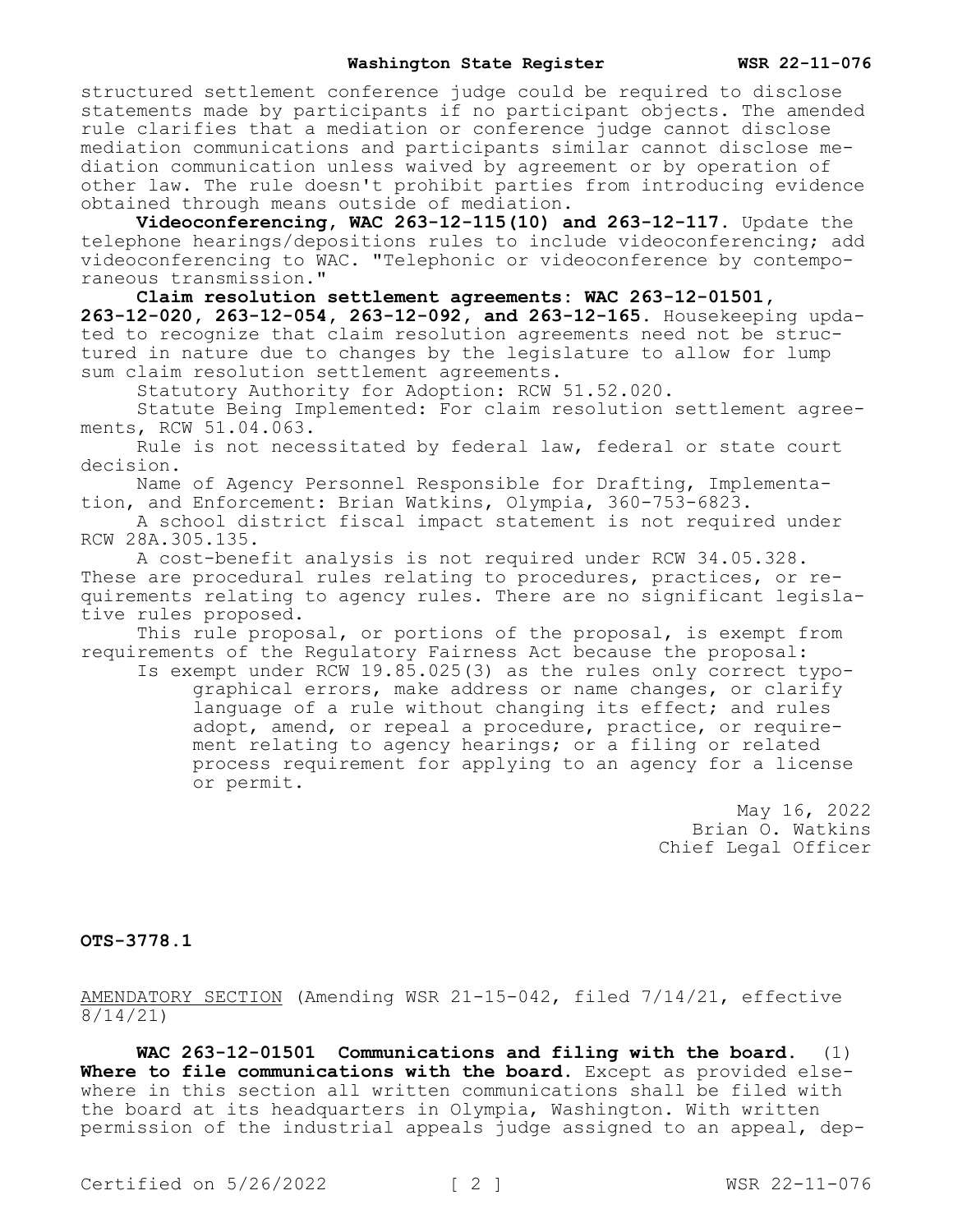ositions, witness confirmations, motions (other than motions for stay filed pursuant to RCW 51.52.050), briefs, stipulations, agreements, and general correspondence may be filed in the appropriate regional board facilities located in Tacoma, Spokane, or Seattle.

(2) **Methods of filing.** Unless otherwise provided by statute or these rules any written communication may be filed with the board by using one of four methods: Personally, by mail, by telephone facsimile, or by electronic filing. Failure of a party to comply with the filing methods selected by the party for use under this section, or as otherwise set forth in these rules or statute for filing written communications may prevent consideration of a document.

(a) **Filing personally.** The filing of a written communication with the board personally is accomplished by delivering the written communication to an employee of the board at the board's headquarters in Olympia during customary office hours.

(b) **Filing by mail.** The filing of a written communication with the board is accomplished by mail when the written communication is deposited in the United States mail, properly addressed to the board's headquarters in Olympia and with postage prepaid. Where a statute or rule imposes a time limitation for filing the written communication, the party filing the same should include a certification demonstrating the date filing was perfected as provided under this subsection. Unless evidence is presented to the contrary, the date of the United States postal service postmark shall be presumed to be the date the written communication was mailed to the board.

(c) **Filing by telephone facsimile.**

(i) The filing of a written communication with the board by telephone facsimile is accomplished when a legible copy of the written communication is reproduced on the board's telephone facsimile equipment during the board's customary office hours. All facsimile communications must be filed with the board via fax numbers listed on the board's website.

(ii) The hours of staffing of the board's telephone facsimile equipment are the board's customary office hours. Documents sent by facsimile communication comments outside of the board's customary office hours will be deemed filed on the board's next business day.

(iii) Any written communication filed with the board by telephone facsimile should be preceded by a cover page identifying the party making the transmission, listing the address, telephone and telephone facsimile number of such party, referencing the appeal to which the written communication relates, and indicating the date of, and the total number of pages included in, such transmission. A separate transmission must be used for each appeal. Transmissions containing more than one docket number will be rejected and filing will not be accomplished, unless the multiple docket numbers have been previously consolidated by the board.

(iv) The party attempting to file a written communication by telephone facsimile bears the risk that the written communication will not be received or legibly printed on the board's telephone facsimile equipment due to error in the operation or failure of the equipment being utilized by either the party or the board.

(v) The board may require a party to file an original of any document previously filed by telephone facsimile.

(d) **Electronic filing.** Electronic filing is accomplished by using the electronic filing link on the board's website. Communication sent by email will not constitute or accomplish filing. Communication filed using the board's website outside of the board's customary office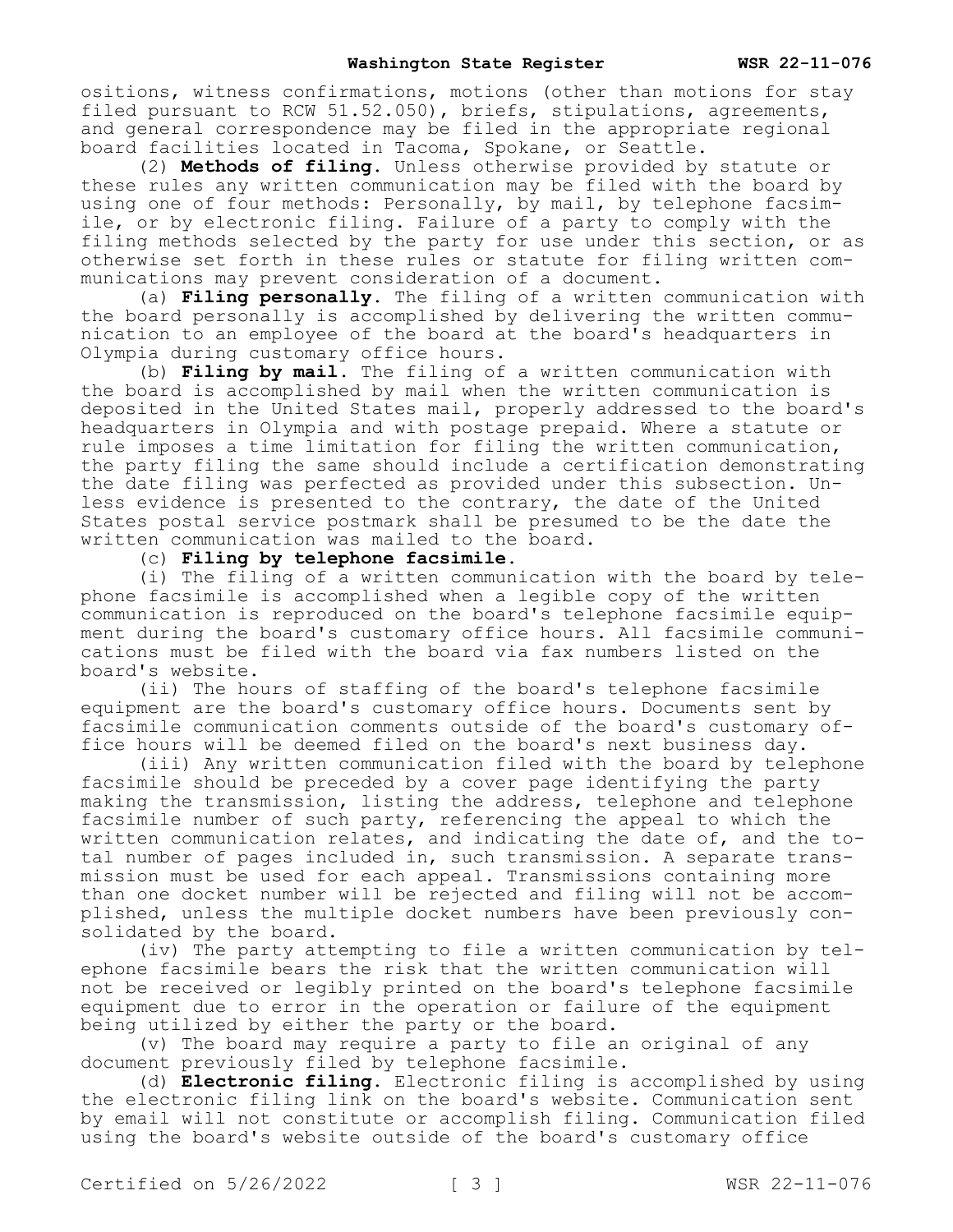hours will be deemed filed on the board's next business day. A separate transmission must be used for each appeal. Transmissions containing more than one docket number will be rejected and filing will not be accomplished, unless the multiple docket numbers have been previously consolidated by the board.

(3) **Electronic filing of a notice of appeal.** A notice of appeal may be filed electronically when using the appropriate form for electronic filing of appeals as provided on the board's website. An electronic notice of appeal is filed when it is received by the board's designated computer during the board's customary office hours pursuant to WAC 263-12-015. Appeals received via the board's website outside of the board's customary office hours will be deemed filed on the board's next business day. The board will issue confirmation to the filing party that an electronic notice of appeal has been received. The board may reject a notice of appeal that fails to comply with the board's filing requirements. The board will notify the filing party of the rejection.

(4) **Electronic filing of application for approval of claim resolution ((structured)) settlement agreement.** An application for approval of claim resolution ((structured)) settlement agreement must be filed electronically using the form for electronic filing of applications for approval of claim resolution ((structured)) settlement agreement as provided on the board's website. An electronic application for approval of claim resolution ((structured)) settlement agreement is filed when received by the board's designated computer during the board's customary office hours pursuant to WAC 263-12-015. Applications received by the board via the board's website outside of the board's customary office hours will be deemed filed on the board's next business day. The board will issue confirmation to the filing party that an electronic application for approval of claim resolution ((structured)) settlement agreement has been received. An electronic copy of the signed agreement for claim resolution ((structured)) settlement agreement must be submitted as an attachment to the application for approval. The board will reject an application for approval of claim resolution ((structured)) settlement agreement that fails to comply with the board's filing requirements. The board will notify the filing party of the rejection.

(5) **Sending written communication.** All correspondence or written communication filed with the board pertaining to a particular case, before the entry of a proposed decision and order, should be sent to the attention of the industrial appeals judge assigned to the case. Interlocutory appeals should be sent to the attention of the chief industrial appeals judge. In all other instances, written communications shall be directed to the chief legal officer of the board.

(6) **Form requirements.** Any written communications with the board concerning an appeal should reference the docket number assigned by the board to the appeal, if known. Copies of any written communications filed with the board shall be served on all other parties or their representatives of record, and the original shall demonstrate compliance with the requirement to serve all parties. All written communications with the board shall be on paper 8  $1/2$ " x  $11$ " in size.

[Statutory Authority: RCW 51.52.020. WSR 21-15-042, § 263-12-01501, filed 7/14/21, effective 8/14/21; WSR 18-24-123, § 263-12-01501, filed 12/5/18, effective 1/5/19; WSR 17-24-121, § 263-12-01501, filed 12/6/17, effective 1/6/18; WSR 16-24-054, § 263-12-01501, filed 12/2/16, effective 1/2/17; WSR 14-24-105, § 263-12-01501, filed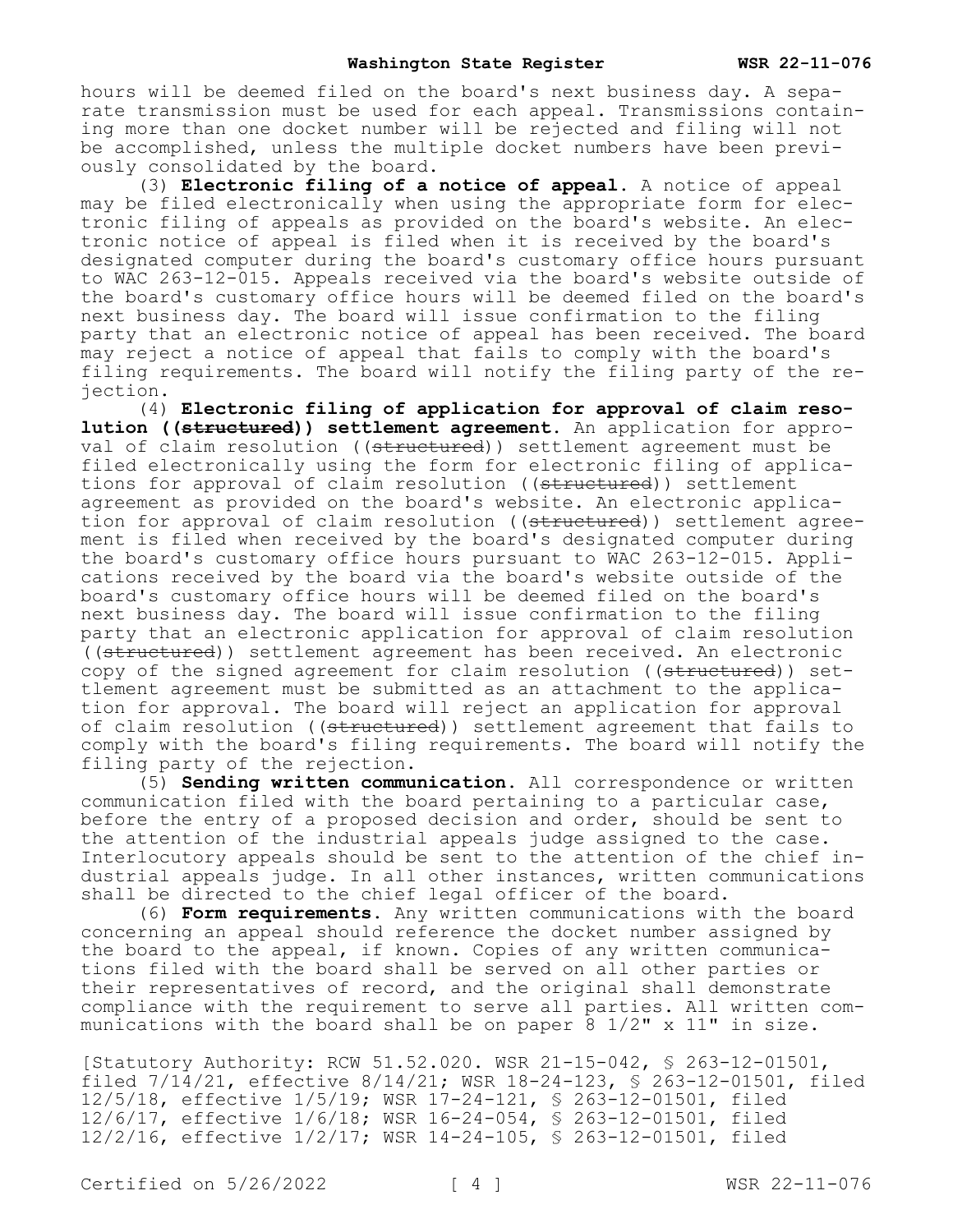12/2/14, effective 1/2/15; WSR 11-23-154, § 263-12-01501, filed 11/22/11, effective 12/23/11; WSR 10-14-061, § 263-12-01501, filed 6/30/10, effective 7/31/10; WSR 06-12-003, § 263-12-01501, filed 5/25/06, effective 6/25/06; WSR 04-22-047, § 263-12-01501, filed 10/28/04, effective 11/28/04; WSR 04-16-097, § 263-12-01501, filed 8/3/04, effective 9/3/04; WSR 98-20-109, § 263-12-01501, filed 10/7/98, effective 11/7/98; WSR 91-13-038, § 263-12-01501, filed 6/14/91, effective 7/15/91.]

AMENDATORY SECTION (Amending WSR 21-15-042, filed 7/14/21, effective 8/14/21)

**WAC 263-12-020 Appearances of parties before the board.** (1) **Who may appear?** Any party to any appeal may appear before the board at any conference or hearing held in such appeal, either on the party's own behalf or by a representative as described in subsections (3) and (4) of this section.

(2) **Who must obtain approval prior to representing a party?** A person who is disbarred, resigns in lieu of discipline, or is presently suspended from the practice of law in any jurisdiction, or has previously been denied admission to the bar in any jurisdiction for reasons other than failure to pass a bar examination, shall not represent a party without the prior approval of the board. A written petition for approval shall be filed  $((sixty))$  60 calendar days prior to any event for which the person seeks to appear as a representative. The board may deny any petition that fails to demonstrate competence, moral character, or fitness.

# (3) **Who may represent a party?**

(a) A worker or beneficiary may be represented by:

(i) An attorney at law with membership in good standing in the Washington state bar association or a paralegal supervised by an attorney at law with membership in good standing in the Washington state bar association.

(ii) An attorney at law with membership in good standing in the highest court of any other state or the District of Columbia.

(iii) A lay representative so long as the person does not charge a fee, is not otherwise compensated for the representation except as provided in (a)(iv) of this subsection, and files a declaration or affidavit with the board certifying compliance with this rule. The industrial appeals judge may alternatively permit this certification to be made under oath and reflected in a transcript or report of proceeding.

(iv) A lay representative employed by the worker's labor union whose duties include handling industrial insurance matters for the union, provided the person files a declaration or affidavit with the board certifying this status. The industrial appeals judge may alternatively permit this certification to be made under oath and reflected in a transcript or report of proceeding.

(v) Any lay representative seeking to represent a worker or beneficiary who has not provided the certification required under (a)(iii) and (iv) of this subsection will be excluded from serving as a worker's or beneficiary's representative.

(b) An employer or retrospective rating group may be represented by: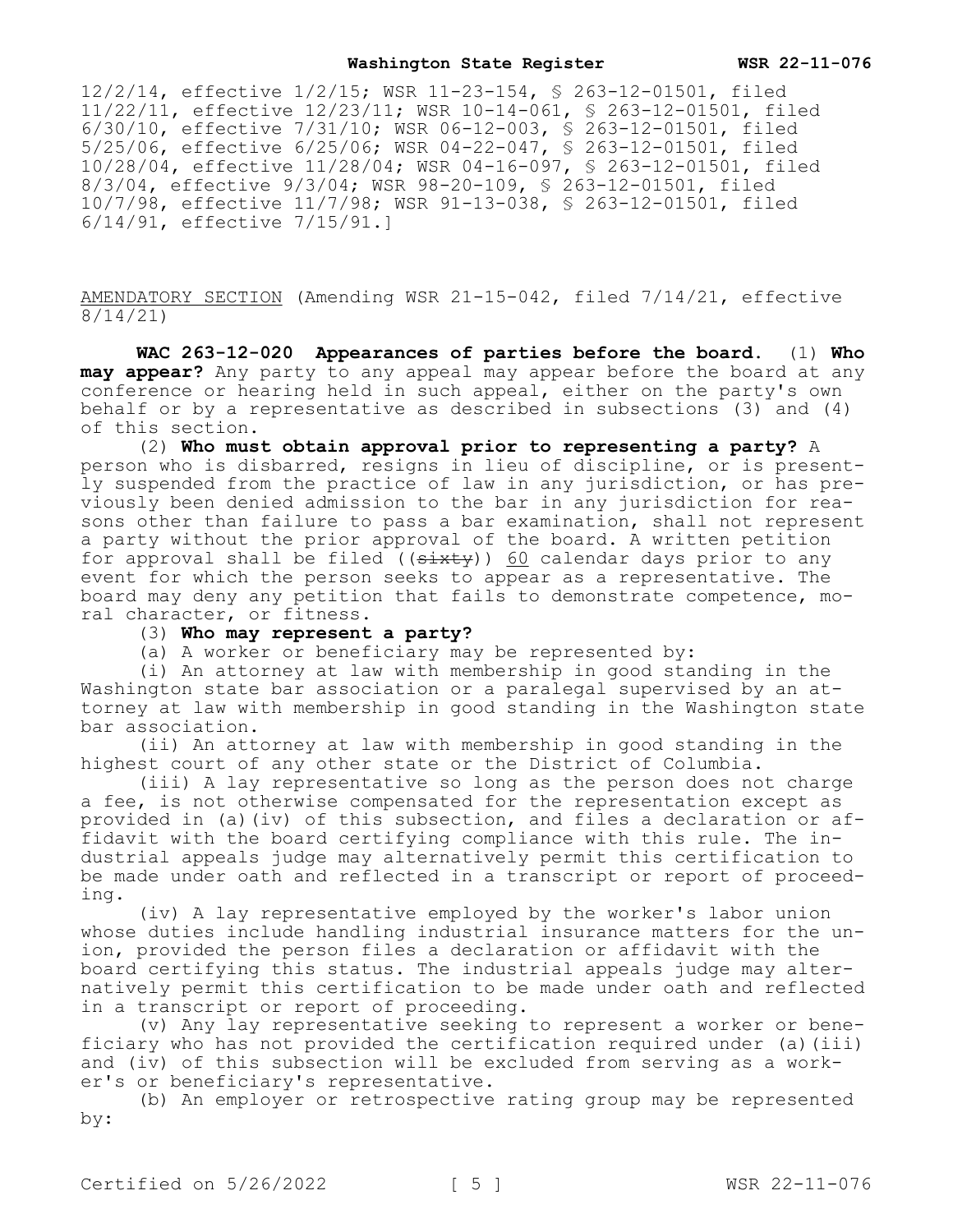(i) An attorney at law with membership in good standing in the Washington state bar association or a paralegal supervised by an attorney at law with membership in good standing in the Washington state bar association.

(ii) An attorney at law with membership in good standing in the highest court of any other state or the District of Columbia.

(iii) A lay representative who is a corporate officer or an employee of the employer or retrospective rating group.

(iv) A firm that contracts with the employer or retrospective rating group to handle matters pertaining to industrial insurance.

(c) The department of labor and industries may be represented by:

(i) An attorney employed as assistant attorney general or appointed as a special assistant attorney general.

(ii) A paralegal supervised by an assistant attorney general or special assistant attorney general.

(iii) An employee of the department of labor and industries designated by the director, or his or her designee, in a claim resolution ((structured)) settlement agreement under RCW 51.04.063.

(d) A licensed legal intern may represent any party consistent with Washington state admission to practice rule 9(e).

(4) **Appeals under the Washington Industrial Safety and Health Act.**

(a) In an appeal by an employee or employee representative under the Washington Industrial Safety and Health Act, the cited employer may enter an appearance as prescribed in subsection (7) of this section and will be deemed a party to the appeal.

(b) In an appeal by an employer, under the Washington Industrial Safety and Health Act, an employee or employee representative may enter an appearance as prescribed in subsection (7) of this section and will be deemed a party to the appeal.

(c) A lay representative appearing on behalf of an employee or an employee representative in an appeal under the Washington Industrial Safety and Health Act is not subject to the compensation restrictions of subsection (3) of this section.

(5) **May a self-represented party be accompanied by another person?** Where the party appears representing himself or herself, he or she may be accompanied, both at conference and at hearing, by a lay person of his or her choosing who shall be permitted to accompany the party into the conference or hearing room and with whom he or she can confer during such procedures. If the lay person is also a witness to the proceeding, the industrial appeals judge may exclude the lay person from the proceeding as provided by Evidence Rule 615.

(6) **Assistance by the industrial appeals judge.** Although the industrial appeals judge may not advocate for either party, all parties who appear either at conferences or hearings are entitled to the assistance of the industrial appeals judge presiding over the proceeding. Such assistance shall be given in a fair and impartial manner consistent with the industrial appeals judge's responsibilities to the end that all parties are informed of the procedure to be followed and the issues involved in the proceedings. Any party who appears representing himself or herself shall be advised by the industrial appeals judge of the burden of proof required to establish a right to the relief being sought.

(7) **How to make an appearance.**

(a) Appearance by employer representative. Within ((fourteen)) 14 days of receipt of an order granting appeal, any representative of an employer or retrospective rating group must file a written notice of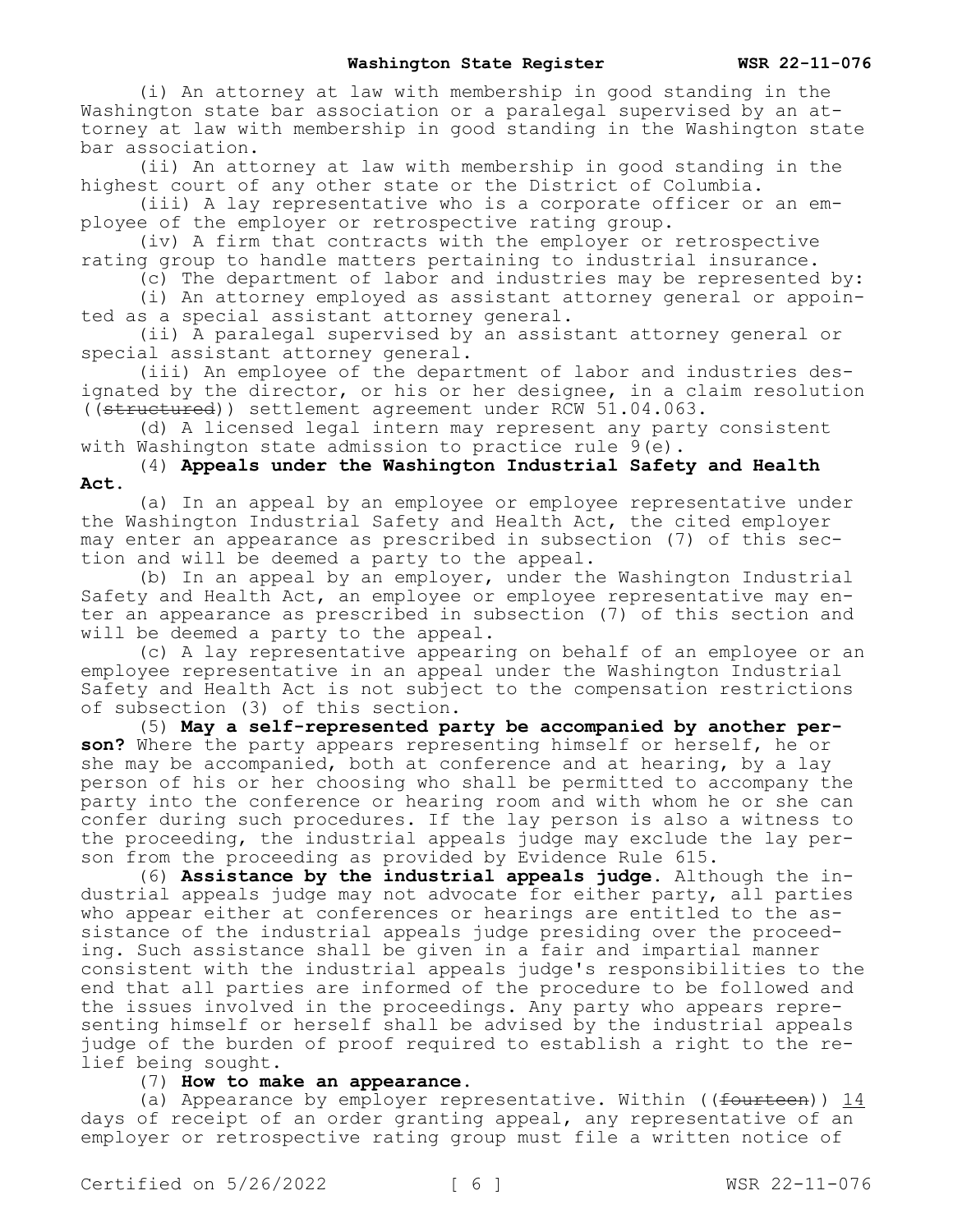appearance that includes the name, address, and telephone number of the individual who will appear.

(b) Appearances by a worker or beneficiary representative shall be made either by:

(i) Filing a written notice of appearance with the board containing the name of the party to be represented, and the name and address of the representative; or by

(ii) Appearing at the time and place of a conference or hearing on the appeal, and notifying the industrial appeals judge of the party to be represented, and the name and address of the representative.

(8) **Notice to other parties.**

(a) The appearing party shall furnish copies of every written notice of appearance to all other parties or their representatives of record at the time the original notice is filed with the board.

(b) The board will serve all of its notices and orders on each representative and each party represented. Service upon the representative shall constitute service upon the party. Where more than one individual associated with a firm, or organization, including the office of the attorney general, has made an appearance, service under this subsection shall be satisfied by serving the individual who filed the notice of appeal, or who last filed a written notice of appearance or, if no notice of appeal or written notice of appearance has been filed on behalf of the party, the individual who last appeared at any proceeding concerning the appeal.

(9) **Withdrawal or substitution of representatives.** An attorney or other representative withdrawing from a case shall immediately notify the board and all parties of record in writing. The notice of withdrawal shall comply with the rules applicable to notices of withdrawal filed with the superior court in civil cases. Withdrawal is subject to approval by the industrial appeals judge or the chief legal officer. Any substitution of an attorney or representative shall be accomplished by written notification to the board and to all parties of record together with the written consent of the prior attorney or representative. If such consent cannot be obtained, a written statement of the reason therefor shall be supplied.

(10) **Conduct.** All persons appearing as counsel or representatives in proceedings before the board or before its industrial appeals judges shall conform to the standards of ethical conduct required of attorneys before the courts of the state of Washington.

(a) Industrial appeals judge. If any such person does not conform to such standard, the industrial appeals judge presiding over the appeal, at his or her discretion and depending on all the circumstances, may take any of the following actions:

(i) Admonish or reprimand such person.

(ii) Exclude such person from further participation or adjourn the proceeding.

(iii) Certify the facts to the appropriate superior court for contempt proceedings as provided in RCW 51.52.100.

(iv) Report the matter to the board.

(b) The board. In its discretion, either upon referral by an industrial appeals judge as stated above or on its own motion, after information comes to light that establishes to the board a question regarding a person's ethical conduct and fitness to practice before the board, and after notice and hearing, the board may take appropriate disciplinary action including, but not limited to:

(i) A letter of reprimand.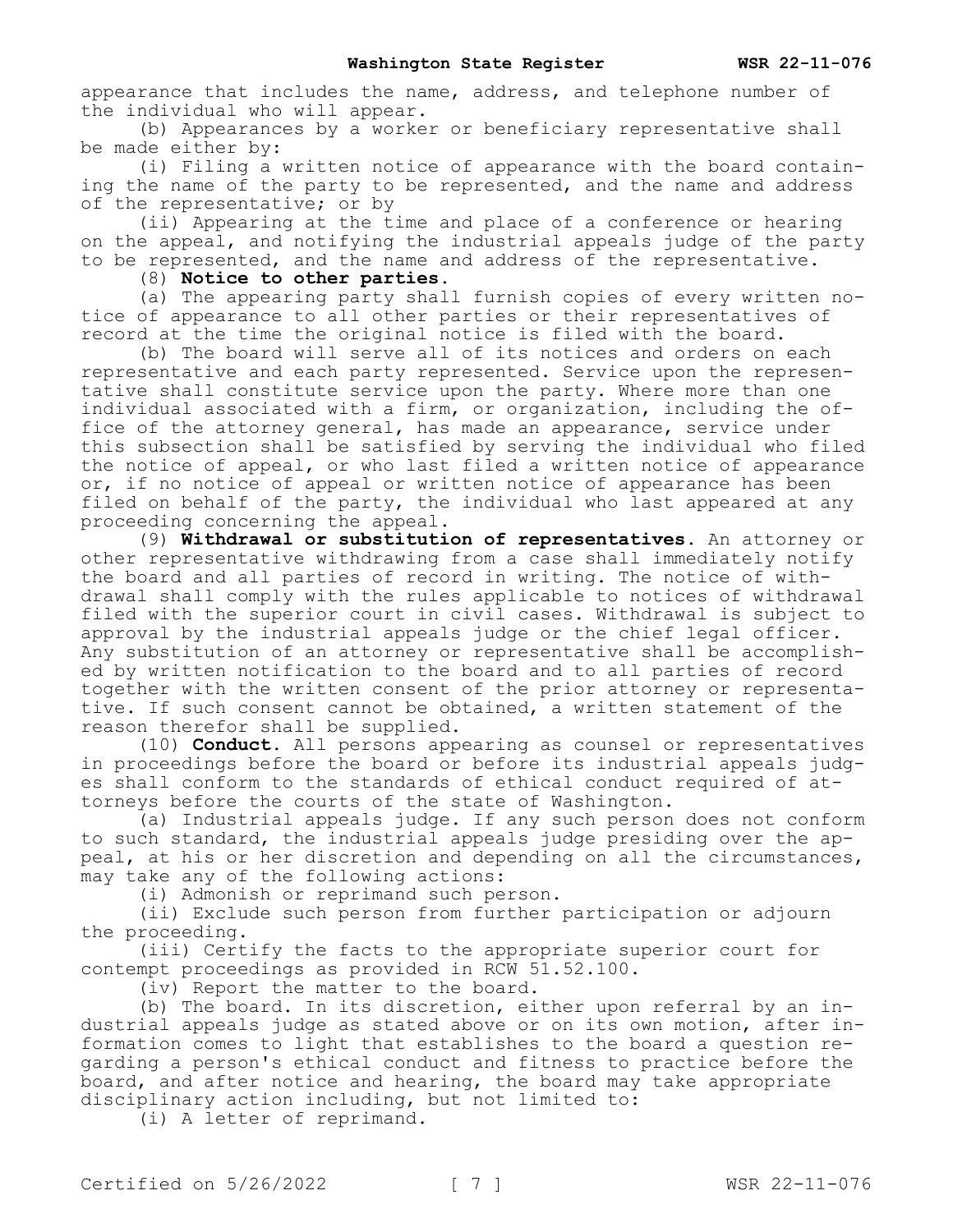(ii) Refusal to permit such person to appear in a representative capacity in any proceeding before the board or its industrial appeals judges.

(iii) Certification of the record to the superior court for contempt proceedings as provided in RCW 51.52.100. If the circumstances require, the board may take action as described above prior to notice and hearing if the conduct or fitness of the person appearing before the board requires immediate action in order to preserve the orderly disposition of the appeal(s).

(c) Proceedings. If any person in proceedings before the board disobeys or resists any lawful order or process, or misbehaves during a hearing or so near the place thereof as to obstruct the same, or neglects to produce, after having been ordered so to do, any pertinent book, paper or document, or refuses to appear after having been subpoenaed, or upon appearing refuses to take oath as a witness, or after having the oath refuses to be examined according to law, the industrial appeals judge may, at his or her discretion and depending on all the circumstances:

(i) Admonish or reprimand such person.

(ii) Exclude such person from further participation or adjourn the proceeding.

(iii) Certify the facts to the appropriate superior court for contempt proceedings as provided in RCW 51.52.100.

(iv) Report the matter to the board for action consistent with (b) of this subsection.

[Statutory Authority: RCW 51.52.020. WSR 21-15-042, § 263-12-020, filed  $7/14/21$ , effective  $8/14/21$ ; WSR 16-24-054, § 263-12-020, filed 12/2/16, effective 1/2/17; WSR 14-24-105, § 263-12-020, filed 12/2/14, effective 1/2/15; WSR 10-14-061, § 263-12-020, filed 6/30/10, effective 7/31/10; WSR 04-16-009, § 263-12-020, filed 7/22/04, effective 8/22/04; WSR 00-23-021, § 263-12-020, filed 11/7/00, effective 12/8/00; WSR 98-20-109, § 263-12-020, filed 10/7/98, effective 11/7/98; WSR 91-13-038, § 263-12-020, filed 6/14/91, effective 7/15/91. Statutory Authority: RCW 51.41.060(4) and 51.52.020. WSR 83-01-001 (Order 12), § 263-12-020, filed 12/2/82. Statutory Authority: RCW 51.52.020. WSR 82-03-031 (Order 11), § 263-12-020, filed 1/18/82; Order 7, § 263-12-020, filed 4/4/75; Order 6, § 263-12-020, filed 9/29/72; Order 4, § 263-12-020, filed 6/9/72; General Order 2, § 3.1, filed 6/12/63; General Order 1, filed 3/23/60; General Order 3, § 3.1(b), Subsection (2), filed 10/29/65.]

AMENDATORY SECTION (Amending WSR 11-23-154, filed 11/22/11, effective 12/23/11)

**WAC 263-12-054 Petition to enforce terms of claim resolution ((structured)) settlement agreement.** A petition to enforce the terms of a claim resolution ((structured)) settlement agreement must include:

(1) A copy of the agreement;

(2) A copy of the board order approving the agreement;

(3) A statement setting forth the basis for the parties' failure to comply with the agreement; and

(4) The current mailing address of each party to the agreement.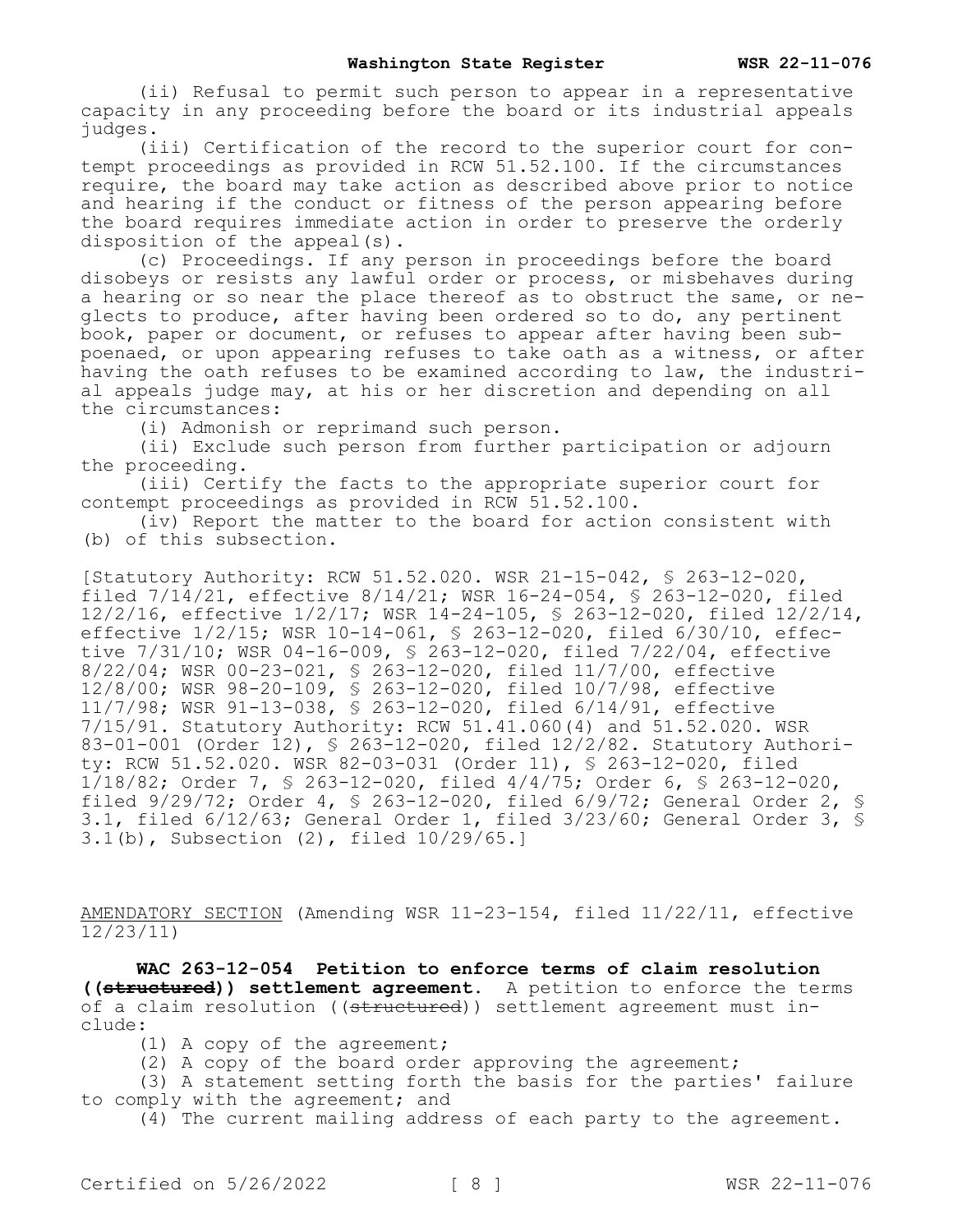[Statutory Authority: RCW 51.52.020. WSR 11-23-154, § 263-12-054, filed 11/22/11, effective 12/23/11.]

AMENDATORY SECTION (Amending WSR 14-24-105, filed 12/2/14, effective 1/2/15)

**WAC 263-12-092 Mediation and claim resolution ((structured))**  settlement agreement conferences. (( $\left(1\right)$  A statement made by any party, representative or other participant in the course of mediation conducted pursuant to RCW 51.52.095 or a claim resolution structured settlement agreement conference conducted pursuant to RCW 51.04.063, whether verbal or written, is privileged as provided in subsection  $(2)$ of this section and is not subject to discovery or admissible in evidence in a proceeding unless waived or reduced to writing and made part of a settlement agreement.

(2) In a proceeding, the following privileges apply:

(a) A party may refuse to disclose and may prevent any other person from disclosing a statement;

(b) A mediator or structured settlement conference judge may refuse to disclose and may prevent any other person from disclosing a statement from the mediator or judge; and

(c) A nonparty participant may refuse to disclose and may prevent any other person from disclosing a statement of the nonparty partici- $\overline{pant.})$ ) (1) Except as otherwise required by law, subsection (3) of this section, or by expressed agreement of the parties, all mediation and claim resolution settlement agreement conferences conducted pursuant to RCW 51.52.095 or 51.04.063, including communications, statements, and disclosures made by any participant shall be confidential. Such communications, statements, and disclosures shall not be reported, placed in evidence, or disclosed to anyone not a party to the appeal. Such communications, statements, and disclosures shall not be construed as an admission or declaration against interest. No party shall be bound by anything done or said during such events unless a settlement or other agreement is reached in writing or reduced to writing by the mediator or judge.

(2) Despite any agreement of the parties to the contrary, a mediation or claim resolution settlement agreement conference judge is prohibited from disclosing any communications, statements, disclosures, or representations identified in subsection (1) of this section, and shall not be called as a witness or deponent in any later proceeding for the purpose of making such disclosures.

(3) Evidence or information that is otherwise admissible or subject to discovery does not become inadmissible or protected from discovery solely by reason of its disclosure or use in a mediation (( $u$ nless otherwise privileged by subsection (2) of this section)).

(4) Mediation and claim resolution ((structured)) settlement agreement conferences are confidential and nonparties may be excluded from the ((proceedings)) events.

(5) Mediation and claim resolution ((structured)) settlement agreement conferences may not be recorded by any type of recording device.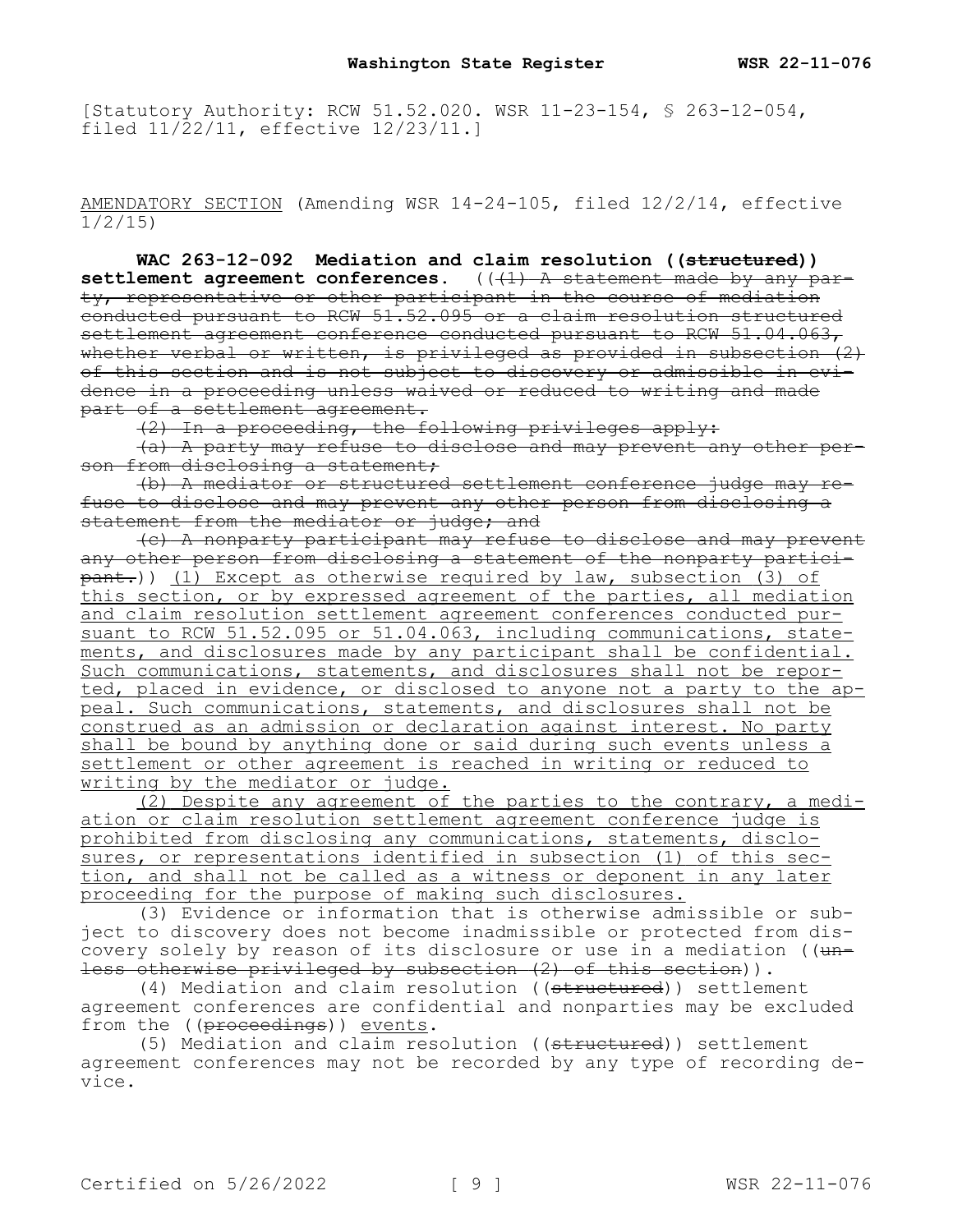[Statutory Authority: RCW 51.52.020. WSR 14-24-105, § 263-12-092, filed 12/2/14, effective 1/2/15; WSR 08-01-081, § 263-12-092, filed 12/17/07, effective 1/17/08.]

AMENDATORY SECTION (Amending WSR 17-24-121, filed 12/6/17, effective 1/6/18)

**WAC 263-12-115 Procedures at hearings.** (1) **Industrial appeals judge.** All hearings shall be conducted by an industrial appeals judge who shall conduct the hearing in an orderly manner and rule on all procedural matters, objections and motions.

(2) **Order of presentation of evidence.**

(a) In any appeal under either the Industrial Insurance Act, the Worker and Community Right to Know Act, or the Crime Victims Compensation Act, the appealing party shall initially introduce all evidence in his or her case-in-chief except that in an appeal from an order of the department that alleges fraud or willful misrepresentation the department or self-insured employer shall initially introduce all evidence in its case-in-chief.

(b) In all appeals subject to the provisions of the Washington Industrial Safety and Health Act, the department shall initially introduce all evidence in its case-in-chief.

(c) After the party with the initial burden has presented his or her case-in-chief, the other parties may then introduce the evidence necessary to their cases-in-chief. In the event there is more than one other party, they may either present their cases-in-chief successively or may join in their presentation. Rebuttal evidence shall be received in the same order. Witnesses may be called out of turn in contravention of this rule only by agreement of all parties.

(3) **Objections and motions to strike.** Objections to the admission or exclusion of evidence shall be in short form, stating the legal grounds of objection relied upon. Extended argument or debate shall not be permitted.

(4) **Rulings.** The industrial appeals judge on objection or on his or her own motion shall exclude all irrelevant or unduly repetitious evidence and statements that are inadmissible pursuant to WAC 263-12-095(5). All rulings upon objections to the admissibility of evidence shall be made in accordance with rules of evidence applicable in the superior courts of this state.

(5) **Interlocutory appeals to the board - Confidentiality of trade secrets.** A direct appeal to the board shall be allowed as a matter of right from any ruling of an industrial appeals judge adverse to the employer concerning the confidentiality of trade secrets in appeals under the Washington Industrial Safety and Health Act.

(6) **Interlocutory review by a chief industrial appeals judge.**

(a) Except as provided in subsection (5) of this section interlocutory rulings of the industrial appeals judge are not subject to direct review by the board. A party to an appeal or a witness who has made a motion to quash a subpoena to appear at board related proceedings, may within five working days of receiving an adverse ruling from an industrial appeals judge request a review by a chief industrial appeals judge or his or her designee. Such request for review shall be in writing and shall be accompanied by an affidavit in support of the request and setting forth the grounds for the request, including the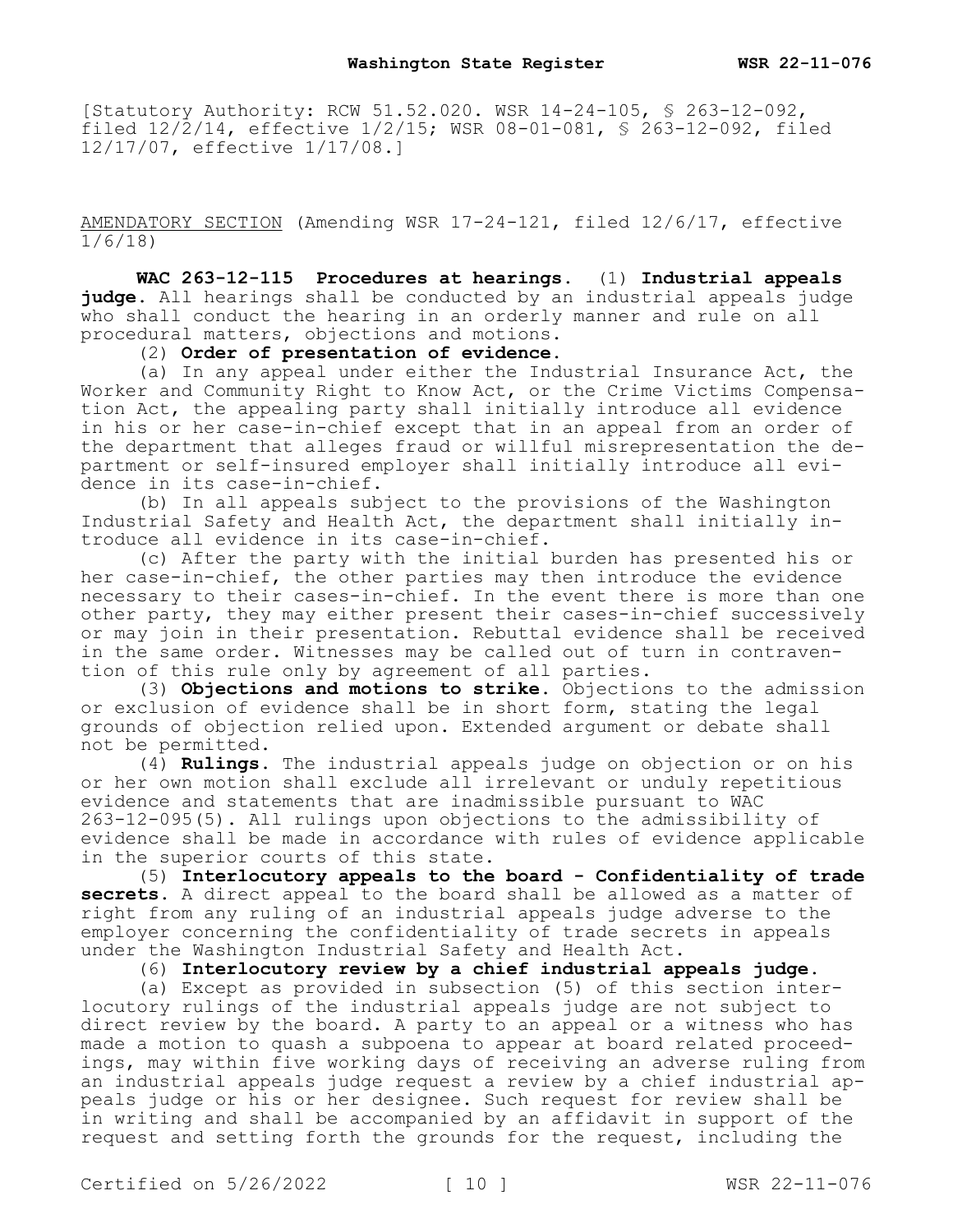reasons for the necessity of an immediate review during the course of conference or hearing proceedings. Within  $((\text{ten}))$  10 working days of receipt of the written request, the chief industrial appeals judge, or designee, may decline to review the ruling based upon the written request and supporting affidavit; or, after such review as he or she deems appropriate, may either affirm or reverse the ruling, or refer the matter to the industrial appeals judge for further consideration.

(b) Failure to request review of an interlocutory ruling shall not constitute a waiver of the party's objection, nor shall an unfavorable response to the request preclude a party from subsequently renewing the objection whenever appropriate.

(c) No conference or hearing shall be interrupted for the purpose of filing a request for review of the industrial appeals judge's rulings; nor shall any scheduled proceedings be canceled pending a response to the request.

(7) **Recessed hearings.** Where, for good cause, all parties to an appeal are unable to present all their evidence at the time and place originally set for hearing, the industrial appeals judge may recess the hearing to the same or a different location so as to insure that all parties have reasonable opportunity to present their respective cases. No written "notice of hearing" shall be required as to any recessed hearing.

## (8) **Failure to present evidence when due.**

(a) If any party is due to present certain evidence at a hearing or recessed hearing and, for any reason on its part, fails to appear and present such evidence, the industrial appeals judge may conclude the hearing and issue a proposed decision and order on the record, or recess or set over the proceedings for further hearing for the receipt of such evidence.

(b) In cases concerning Washington Industrial Safety and Health Act citations, a failure to appear by the person and/or party who filed the appeal is deemed to be an admission of the validity of any citation, abatement period, or penalty issued or proposed, and constitutes a waiver of all rights except the right to receive a copy of the decision.

(c) In cases concerning willful misrepresentation, the industrial appeals judge may proceed with the hearing, receive evidence, and issue a proposed decision and order without requirement of further notice to the appealing party who fails to appear.

(9) **Offers of proof in colloquy.** When an objection to a question is sustained an offer of proof in question and answer form shall be permitted unless the question is clearly objectionable on any theory of the case.

(10) **Telephone and video testimony.** At hearings, the parties may present the testimony of witnesses by telephone or video if agreed to by all parties and approved by the industrial appeals judge. For good cause the industrial appeals judge may authorize telephone or video testimony over the objection of a party after weighing the following nonexclusive factors:

- The need to weigh a witness's demeanor or credibility.
- Difficulty in handling documents and exhibits.
- The number of parties participating in the hearing.
- Whether any of the testimony will need to be translated.
- Ability of the witness to travel.
- Feasibility of taking a perpetuation deposition.

• Availability of quality telecommunications equipment and service.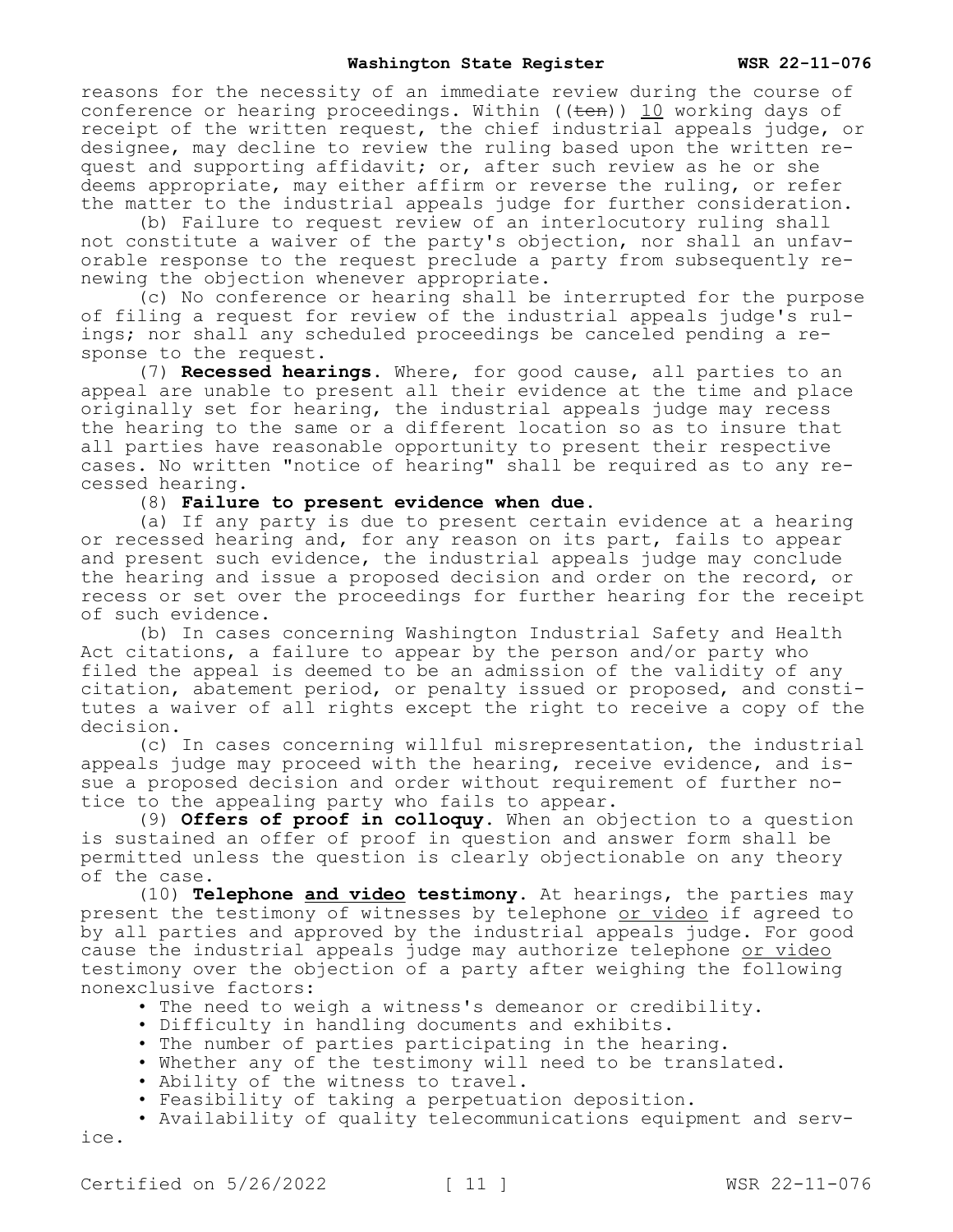When telephone or video testimony is permitted, the industrial appeals judge presiding at the hearing will swear in the witness testifying by ((phone)) telephone or video as if the witness appeared live at the hearing. For rules relating to telephone or video deposition testimony, see WAC 263-12-117.

[Statutory Authority: RCW 51.52.020. WSR 17-24-121, § 263-12-115, filed 12/6/17, effective 1/6/18; WSR 14-24-105, § 263-12-115, filed 12/2/14, effective 1/2/15; WSR 08-01-081, § 263-12-115, filed 12/17/07, effective 1/17/08; WSR 03-02-038, § 263-12-115, filed 12/24/02, effective 1/24/03; WSR 00-23-021, § 263-12-115, filed 11/7/00, effective 12/8/00; WSR 91-13-038, § 263-12-115, filed 6/14/91, effective 7/15/91; WSR 84-08-036 (Order 17), § 263-12-115, filed 3/30/84. Statutory Authority: RCW 51.41.060(4) and 51.52.020. WSR 83-01-001 (Order 12), § 263-12-115, filed 12/2/82. Statutory Authority: RCW 51.52.020. WSR 82-03-031 (Order 11), § 263-12-115, filed 1/18/82; Order 9, § 263-12-115, filed 8/8/75; Order 7, § 263-12-115, filed 4/4/75; Order 4, § 263-12-115, filed 6/9/72; General Order 3, Rule 7.5, filed 10/29/65; General Order 2, Rule 7.4, filed 6/12/63; General Order 1, Rule 5.10, filed 3/23/60. Formerly WAC 296-12-115.]

AMENDATORY SECTION (Amending WSR 21-15-042, filed 7/14/21, effective 8/14/21)

**WAC 263-12-117 Perpetuation depositions.** (1) **Evidence by deposition.** The industrial appeals judge may permit or require the perpetuation of testimony by deposition, subject to the applicable provisions of WAC 263-12-115. Such ruling may only be given after the industrial appeals judge gives due consideration to:

(a) The complexity of the issues raised by the appeal;

(b) The desirability of having the witness's testimony presented at a hearing;

(c) The costs incurred by the parties in complying with the ruling; and

(d) The fairness to the parties in complying with the ruling.

(2) **Telephone and video depositions:** When testimony is taken by perpetuation deposition, it may be taken by telephone or video if all parties agree. For good cause the industrial appeals judge may permit the parties to take the testimony of a witness by telephone or video deposition over the objection of a party after weighing the following nonexclusive factors:

• The need of a party to observe a witness's demeanor.

- Difficulty in handling documents and exhibits.
- The number of parties participating in the deposition.
- Whether any of the testimony will need to be translated.
- Ability of the witness to travel.

• Availability of quality telecommunications equipment and service.

If a perpetuation deposition is taken by telephone or video, the court reporter transcribing the deposition is authorized to swear in the deponent, regardless of the deponent's location within or outside the state of Washington.

(3) The industrial appeals judge may require that depositions be taken and published within prescribed time limits. The time limits may be extended by the industrial appeals judge for good cause. Each party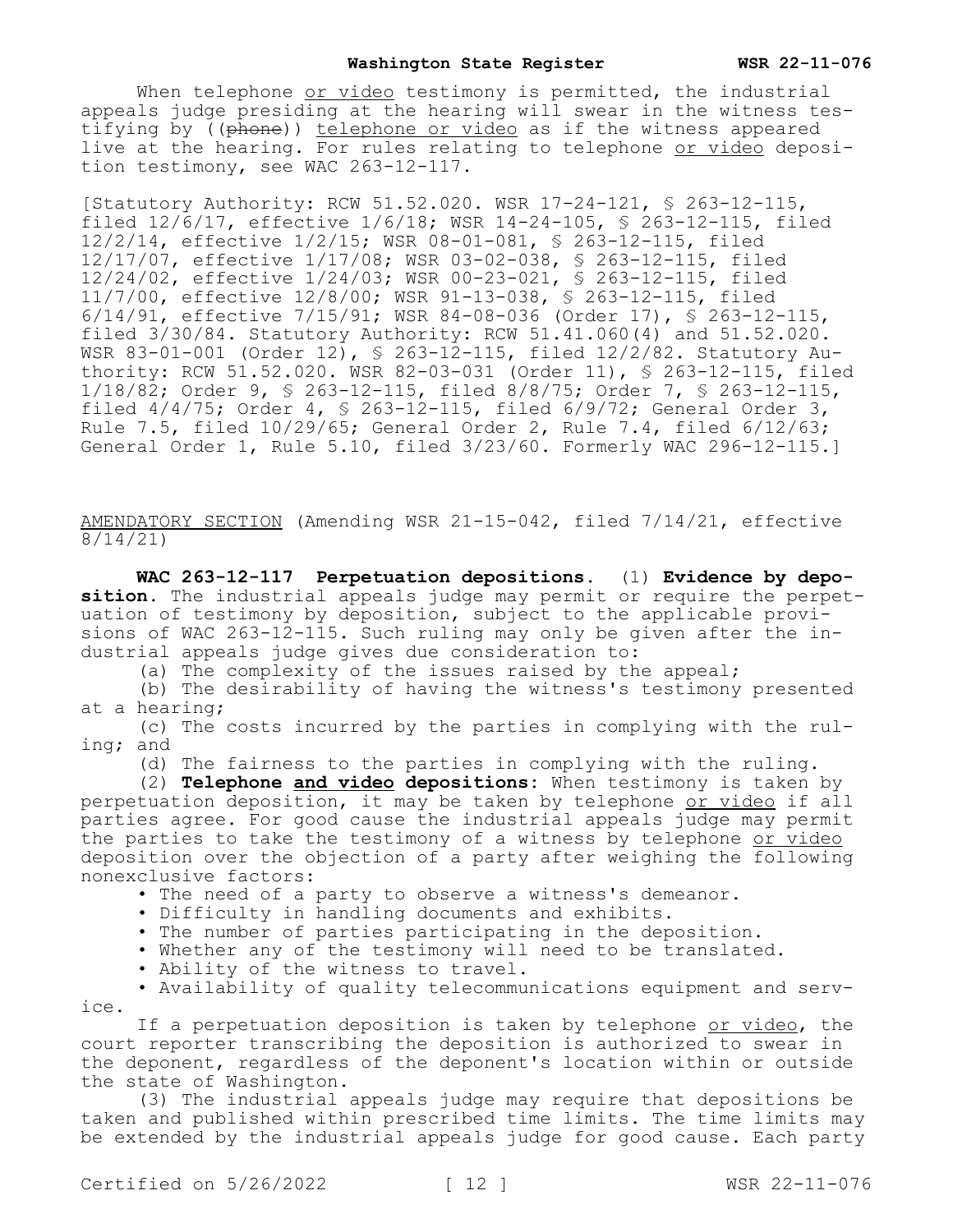shall bear its own costs except when the industrial appeals judge allocates costs to parties or their representatives. If a party takes a deposition under this section, but elects not to file the deposition as evidence in the appeal, the party shall provide written notice to the assigned industrial appeals judge and all other parties prior to the deposition filing deadline.

(4) The party filing a deposition must submit the stenographically reported and transcribed deposition, certification, and exhibits in an electronic format in accordance with procedures established by the board. The following requirements apply to the submission of depositions:

(a) Video depositions will not be considered as part of the record on appeal;

(b) The electronic deposition must be submitted in searchable pdf format;

(c) Exhibits to the deposition must be filed electronically as a single attachment separate from the deposition transcript and certification;

(d) Any media exhibit (audio or video) must meet the requirements set forth in WAC 263-12-116; and

(e) If the deposition is not transcribed in a reproducible format or properly submitted it may be excluded from the record.

(5) **Procedure at deposition.** Unless the parties stipulate or the industrial appeals judge determines otherwise all depositions permitted to be taken for the perpetuation of testimony shall be taken subject to the following conditions:

(a) That all motions and objections, whether to form or otherwise, shall be raised at the time of the deposition and if not raised at such time shall be deemed waived.

(b) That all exhibits shall be marked and identified at the time of the deposition and, if offered into evidence, appended to the deposition.

(c) That the deposition be published without necessity of further conference or hearing at the time it is received by the industrial appeals judge.

(d) That all motions, including offers to admit exhibits and objections raised at the time of the deposition, shall be ruled upon by the industrial appeals judge in the proposed decision and order.

(e) That the deposition may be appended to the record as part of the transcript, and not as an exhibit, without the necessity of being retyped into the record.

[Statutory Authority: RCW 51.52.020. WSR 21-15-042, § 263-12-117, filed 7/14/21, effective 8/14/21; WSR 17-24-121, § 263-12-117, filed 12/6/17, effective 1/6/18; WSR 16-24-054, § 263-12-117, filed 12/2/16, effective 1/2/17; WSR 14-24-105, § 263-12-117, filed 12/2/14, effective 1/2/15; WSR 10-14-061, § 263-12-117, filed 6/30/10, effective 7/31/10; WSR 04-16-009, § 263-12-117, filed 7/22/04, effective 8/22/04; WSR 03-02-038, § 263-12-117, filed 12/24/02, effective 1/24/03.]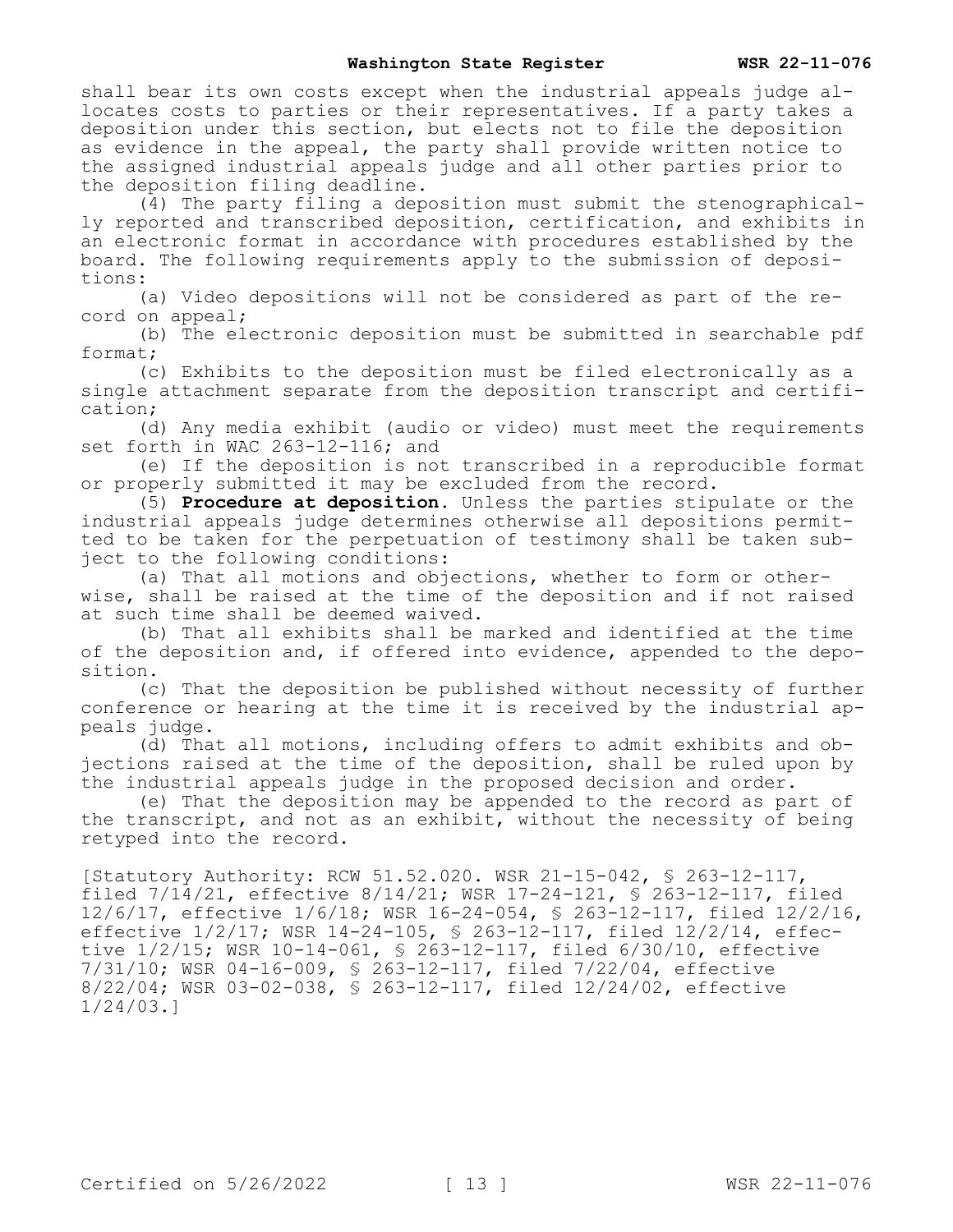AMENDATORY SECTION (Amending WSR 18-24-123, filed 12/5/18, effective 1/5/19)

# **WAC 263-12-165 Attorney's fees.** (1) **Applications for attorney's fees.**

(a) For the fixing of attorney fees as provided by RCW 51.52.120, the board shall fix a reasonable attorney fee to be paid by the worker, crime victim or beneficiary for services rendered before the board, or before the department in a claim resolution ((structured)) settlement agreement, if written application therefor is made by the attorney, worker, crime victim or beneficiary, within one year after the board's final decision and order, or approval of the claim resolution ((structured)) settlement agreement, is communicated to the party making the application. If such application for fixing of a fee is made by the attorney, it shall set forth therein the monetary amount which the attorney considers reasonable for all services rendered before the board in an appeal, or before the department in a claim resolution ((structured)) settlement agreement, and the justification supporting the requested fee. The board shall afford to all parties affected a minimum of  $((\text{ten}))$  10 days in which to submit comments and material information which may be helpful to the board in setting a fair and reasonable fee.

(b) For the ordered payment of attorney fees as provided by RCW 51.32.185 and 51.32.187, the board shall set the attorney fee in a manner consistent with applicable provisions of subsections (2) and (3) ((below)) of this section.

(2) **Fee fixing criteria.** All attorney fees fixed by the board, where application therefor has been made, shall be established in accordance with Rule 1.5 of the Rules of Professional Conduct and the following general principles:

(a) Only one fee shall be fixed for legal services in any one appeal or claim resolution ((structured)) settlement agreement regardless of the number of attorneys representing the worker, crime victim or beneficiary, except that in cases of multiple beneficiaries represented by one or multiple attorneys the board has the discretion to set more than one attorney fee if so requested.

(b) The board shall defer fixing a fee until such time as information, which it deems sufficient upon which to base a fee, is available.

(c) A fee shall be fixed only in those cases where the attorney's services are instrumental in securing additional benefits to the worker, crime victim or beneficiary, sustaining the worker's or beneficiary's right to benefits upon an appeal by another party, or in securing a claim resolution ((structured)) settlement agreement.

(d) Where increased compensation is obtained, the fee may be fixed without regard to any medical benefits secured.

(e) In setting all fees, the following factors shall be carefully considered and weighed:

(i) Nature of the appeal or the claim resolution ((structured)) settlement agreement.

(ii) Novelty and complexity of the issues presented or other unusual circumstances.

(iii) Time and labor expended.

(iv) Skill and diligence in conducting the case or in securing the claim resolution ((structured)) settlement agreement.

(v) Extent and nature of the relief. In computing the extent of additional benefits, or the retention of benefits awarded by the de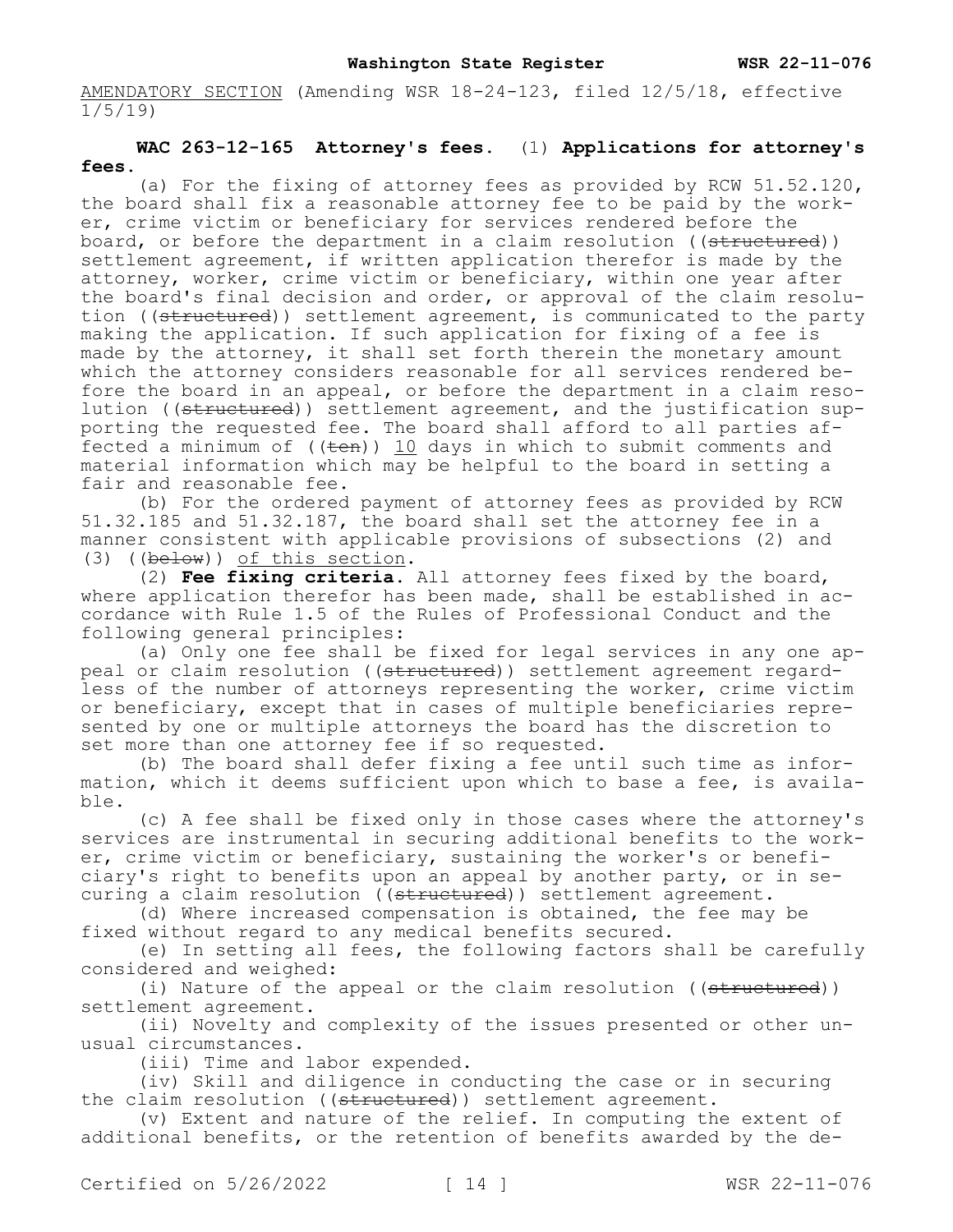partment, the cost to the worker, crime victim or beneficiary of the litigation, i.e., medical examination and witness fees, shall be first deducted and the net benefits considered.

(vi) The amount of accrued time-loss payments as a result of proceedings before the board.

(vii) The prevalent practice of charging contingency fees in cases before the board.

(viii) The worker's or crime victim's circumstances and the remedial social purposes of the Industrial Insurance Act and of the Crime Victims Compensation Act, which are intended to provide sure and adequate relief to injured workers and crime victims and their families.

(f) In those cases where the payment of accumulated benefits is insufficient to allow payment of the fee set and allow the worker, crime victim or beneficiary to retain a reasonable monetary amount, the board may also set the schedule and manner in which such fee shall be payable.

(3) **Amount of fees.** 

(a) Where additional compensation for permanent partial disability, loss of earning power, or total temporary disability is obtained as a result of settlement of the appeal on agreement of the parties prior to presentation of testimony, a fee of from 10 to 25 percent of the increased compensation due the worker, crime victim or beneficiary on the date of the board's order on agreement of the parties and by reason thereof shall be fixed after considering all factors.

(b) Where additional compensation for permanent partial disability, loss of earning power or total temporary disability is obtained after the presentation of testimony, a fee of from 10 to 30 percent of the increased compensation shall be fixed after considering all factors. This provision shall also apply to retroactive permanent total disability (pension) benefits.

(c) Where no additional compensation is obtained, but the worker or crime victim is relieved of the payment for medical benefits, a fee of from 10 to 25 percent of the amount the worker or crime victim is so relieved of paying shall be fixed after considering all factors.

(d) Where permanent total disability (pension) benefits are obtained for the worker or crime victim, or death benefits are obtained for survivors of a deceased worker or crime victim, 10 percent of the first \$40,000.00 of the pension reserve as calculated by the department of labor and industries, and 15 percent of the pension reserve in excess of \$40,000.00 shall constitute the usual fee, which may be decreased or increased after weighing all factors.

(e) Where indeterminate additional compensation is obtained because the claimant is successful in establishing a proper claim for benefits which was previously rejected or for which responsibility was denied, a fee in accordance with the preceding principles and factors shall be fixed.

(f) Where, upon an appeal by a party other than the worker or his or her beneficiary, the right to receive the benefits awarded by the department is affirmed, a fee in accordance with the preceding principles and factors shall be fixed.

(q) Where a claim resolution ((structured)) settlement agreement is approved by the board, fees for attorney's services are limited to (( $f$ ifteen)) 15 percent of the total amount to be paid to the worker after the agreement becomes final.

(h) When a firefighter, law enforcement officer, or Hanford site worker has prevailed and the final decision is to allow the claim, making the opposing party responsible for the payment of reasonable